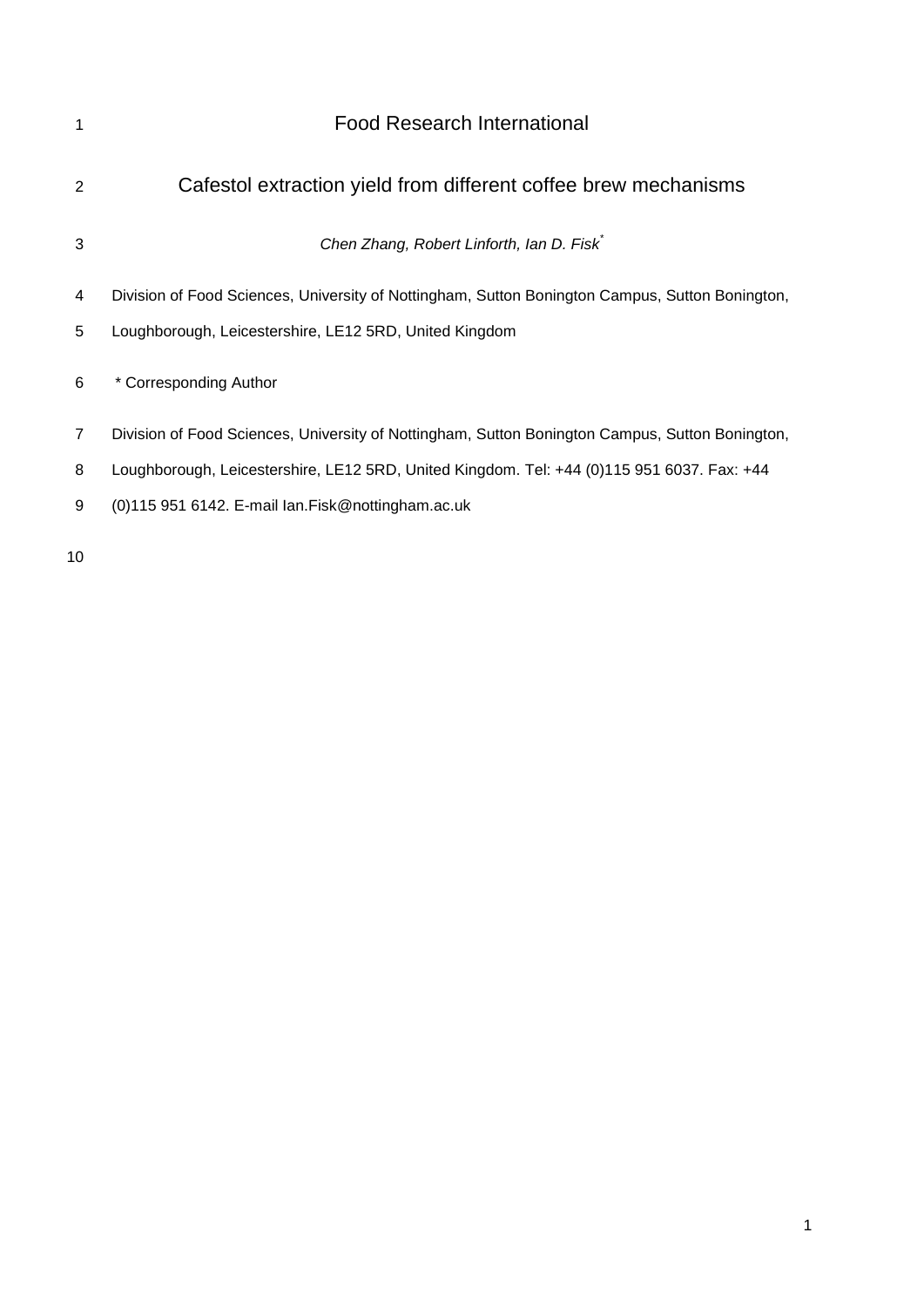| 12 | Abstract: The extraction yield of cafestol from roast and ground (R&G) coffee beans was evaluated        |
|----|----------------------------------------------------------------------------------------------------------|
| 13 | using brews prepared by four brewing mechanisms (boiled, Turkish, French Press and Mocha Pot).           |
| 14 | The cafestol content of the R&G coffee and the resulting brews was measured and extraction yield         |
| 15 | calculated. The R&G coffee had an average cafestol content of 603 mg / 100 g R&G coffee with a           |
| 16 | slight reduction at higher roast intensities. In the brews, preparation method had an impact on cafestol |
| 17 | concentration with French, Turkish and boiled preparation methods producing the highest cafestol         |
| 18 | concentrations. The extraction yield of cafestol was shown to be dependent on the brew mechanism         |
| 19 | and roasting time, with the lightest roast coffee prepared by French press or boiled preparations        |
| 20 | having the highest cafestol extraction yield (6.5% and 5.84%) and dark roast Mocha and Turkish           |
| 21 | preparations had the lowest extraction yields of 2.42% and 2.88% respectively.                           |
| 22 | Keywords: Coffee; Extraction; Beverage; Food                                                             |
| 23 |                                                                                                          |
| 24 |                                                                                                          |
| 25 |                                                                                                          |
| 26 |                                                                                                          |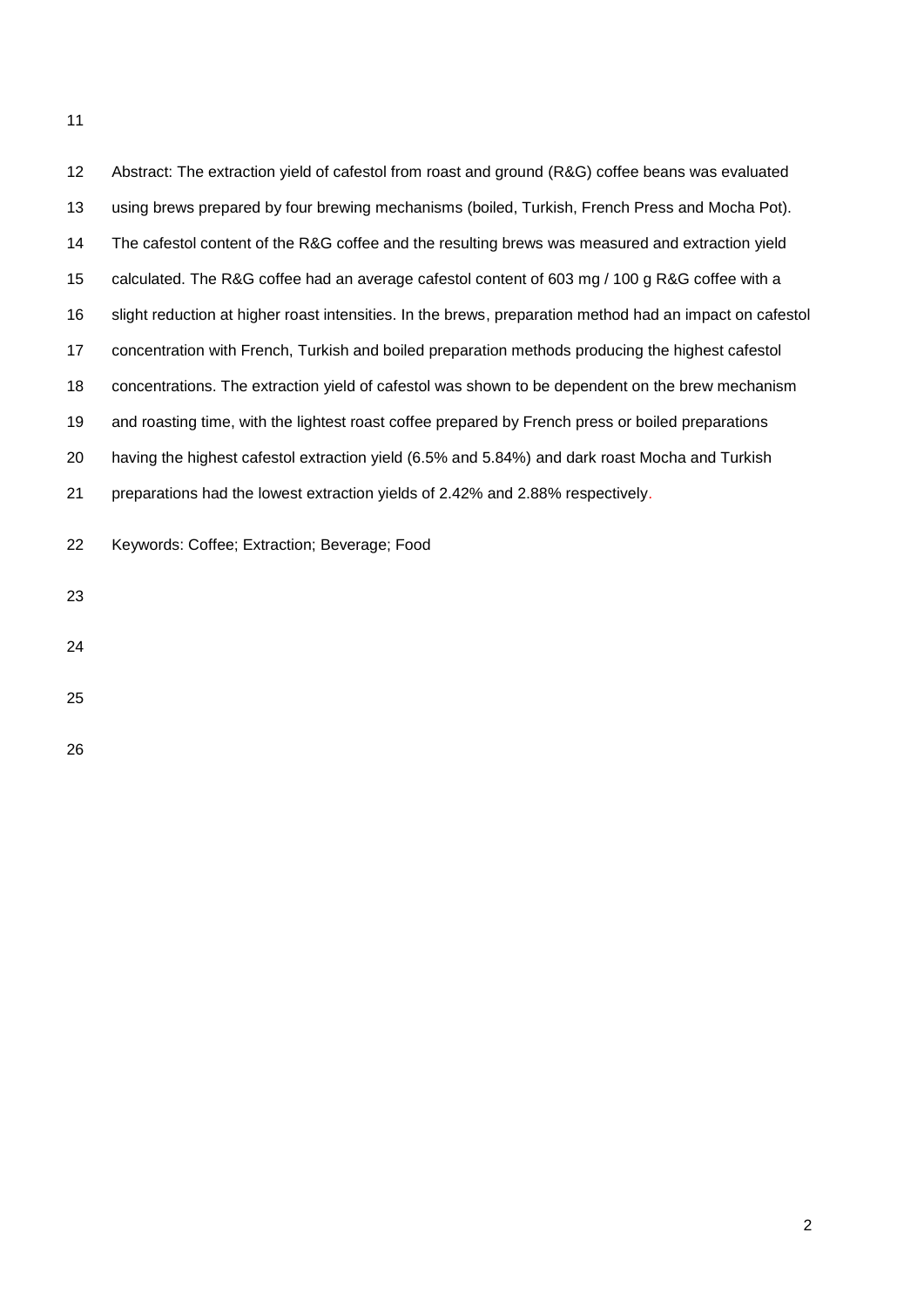#### **1 Introduction**

 Coffee is a globally consumed beverage and is prepared in a wide variety of formats including Scandinavian type boiled coffee, drip filtered coffee, instant or soluble coffee and espresso. Within each class of brew preparation method, individual population groups consume coffee in a range of 31 formats (e.g. 37 °C - 88 °C [\(H.-S. Lee, Carstens, & O'Mahony, 2003\)](#page-11-0), 0 % - 80 % milk (H. S. Lee & [O'Mahony, 2002\)](#page-11-1), 0 g – 16 g of sugar, 25 mL – 880 mL in volume [\(Hsu & Hung, 2005\)](#page-11-2), with or without milk, foamed milk, cream, ice, flavourings, brew adjuncts or co-adjuncts [\(Fisk, Massey, & Hansen,](#page-11-3)  [2011;](#page-11-3) [Massey, Fisk, & Henson, 2011\)](#page-11-4).

 Coffee brew contains a wide range of components including medium to long chain polysaccharides, melanoidins, volatile aroma compounds and lipid like compounds with a range of positive, negative and neutral health benefits [\(Esquivel & Jiménez, 2012\)](#page-11-5). Coffee also contains a number of diterpenes including cafestol, which has been shown to have cholesterol raising properties [\(Butt & Sultan, 2011\)](#page-11-6) and is proposed to increase serum cholesterol by 1 mg / dL for each 2 mg of consumed cafestol, although this has not necessarily been proven in all population groups [\(Weusten-van der Wouw,](#page-12-0)  [Katan, Viani, Huggett, liardon, Lund-Larson, Thelle, Ahola, Aro, & Meynen, 1994\)](#page-12-0).

 The varied format and highly variable size and frequency of consumption makes prediction of risk factors, such as hypertension from caffeine consumption and elevated cholesterol levels from the consumption of diterpenes, challenging for health authorities and manufacturers.

 The cafestol content of a standard cup of coffee varies depending on brew mechanism but is highest in unfiltered preparation methods such as Scandinavian type boiled coffee and Turkish coffee with up to 88.7 mg/L in some Turkish brews [\(Table 1\)](#page-13-0) [\(Gross, Jaccaud, & Huggett, 1997;](#page-11-7) [Urgert, Van Der](#page-12-1)  [Weg, Kosmeijerschuil, Van De Bovenkamp, Hovenier, & Katan, 1995\)](#page-12-1) . Filtered coffees such as drip- filter and soluble coffee contain negligible levels of cafestol in the brew, as the paper filter in drip filtered coffee retains the diterpenes and in soluble coffee the diterpenes are retained with the grounds during production [\(Gross, Jaccaud, & Huggett, 1997\)](#page-11-7).

Values for cafestol concentration by brew mechanism from previous studies [\(Table 1\)](#page-13-0) are often

variable due to differing extraction parameters [\(Eulitz, Kolling-Speer, & Speer, 1999\)](#page-11-8), grind sizes

[\(Buchmann, Zahm, Kolling-Speer, & Speer, 2010;](#page-11-9) [Kurzrock & Speer, 2001;](#page-11-10) [Sehat, Montag, & Speer,](#page-11-11) 

[1993\)](#page-11-11), coffee to water ratios [\(Buchmann, Zahm, Kolling-Speer, &](#page-11-9) Speer, 2010), temperatures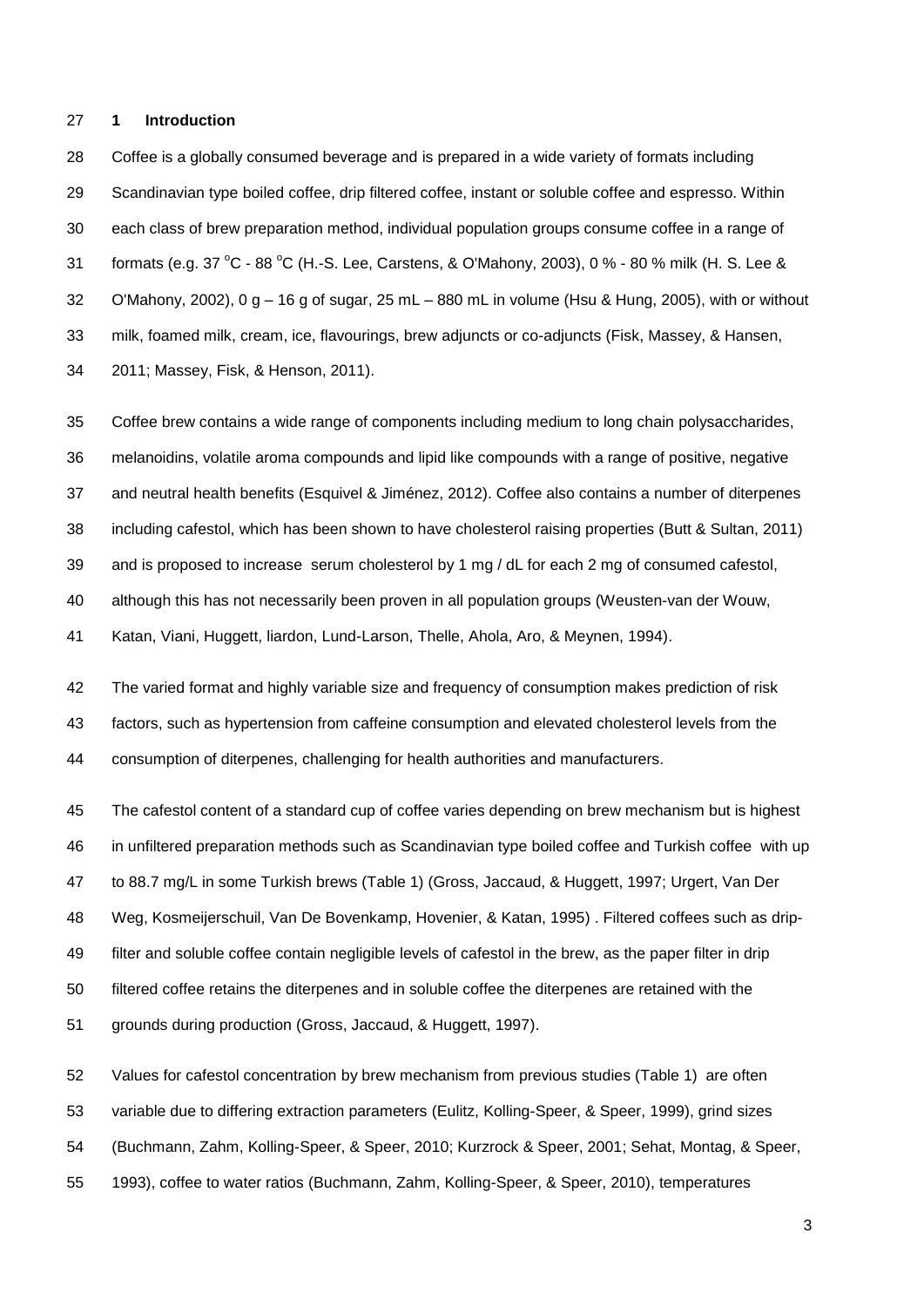[\(Buchmann, Zahm, Kolling-Speer, & Speer, 2010\)](#page-11-9) and brewing technologies e.g. coffee pads

[\(Boekschoten, Van Cruchten, Kosmeijer-Schuil, & Katan, 2006\)](#page-11-12).

 Cafestol is not extracted by a simple dissolution kinetics, when hot water interacts with R&G coffee a number of phenomena occur [\(T. A. Lee, Kempthorne, & Hardy, 1992;](#page-11-13) [Merritt & Proctor, 1958\)](#page-11-14), firstly the highly soluble components dissolve in the water phase and are extracted, for example organic acids [\(Lentner & Deatherage, 1958\)](#page-11-15), secondly less soluble or physically entrapped compounds (e.g. arabinogalactan) [\(Redgwell & Fischer, 2006\)](#page-11-16) are forced out by physical mechanisms, thirdly the heat leads to thermal degradation making select components more soluble and therefore more available for extraction (e.g. galactomannan) and fourthly mobile water will physically lift and migrate coffee fines and emulsify coffee oil into suspension [\(Escher, Schenker, Handschin, Frey, & Perren, 2000;](#page-11-17) [Eulitz, Kolling-Speer, & Speer, 1999\)](#page-11-8), it is these components (coffee fines and coffee oil) that contain the cafestol and deliver them to the final brew.

 The process of extraction (coffee brew preparation), although fundamentally simple for the consumer (mix then separate hot water and ground roasted coffee) is complicated to predict and requires a number of technical approaches to cover each of the four brew mechanisms tested [\(Oosterveld,](#page-11-18)  [Harmsen, Vorgen, & Schols, 2003;](#page-11-18) [Thaler, 1978;](#page-12-2) [Zanoni, Pagliarini, & Peri, 1992\)](#page-12-3). In this study, cafestol is the compound of interest; cafestol is a lipophilic diterpene that generally resides within the oil phase of coffee and can thermally degrade to form other compounds [\(Kolling-Speer, Kurt, Thu, &](#page-11-19)  [Speer, 1997\)](#page-11-19). The main driving force that needs to be considered when predicting the extraction of cafestol from R&G coffee to the brew is the process of oil emulsification and the removal of physical barriers that would prevent the migration of the emulsified oil (e.g. cell structures or long chain polysaccharide networks) into the brew. It is proposed, therefore, that both the brew mechanism and the physical structure of the coffee [\(Bell, Wetzel, & Grand, 1996\)](#page-11-20) will impact cafestol brew yield.

 The objective of this study was therefore to determine, for the first time, the extraction yield (%) of 80 cafestol from R&G Coffea arabica beans at various roasting intensities (roast time) in four brew mechanisms (Scandinavian boiled, Turkish, French press, mocha). This has not previously been documented and will serve to be of value as a reference point for the development of future brew mechanisms, the identification of technical routes to cafestol reduction, and to further explain the complex interaction of brew water and R&G coffee.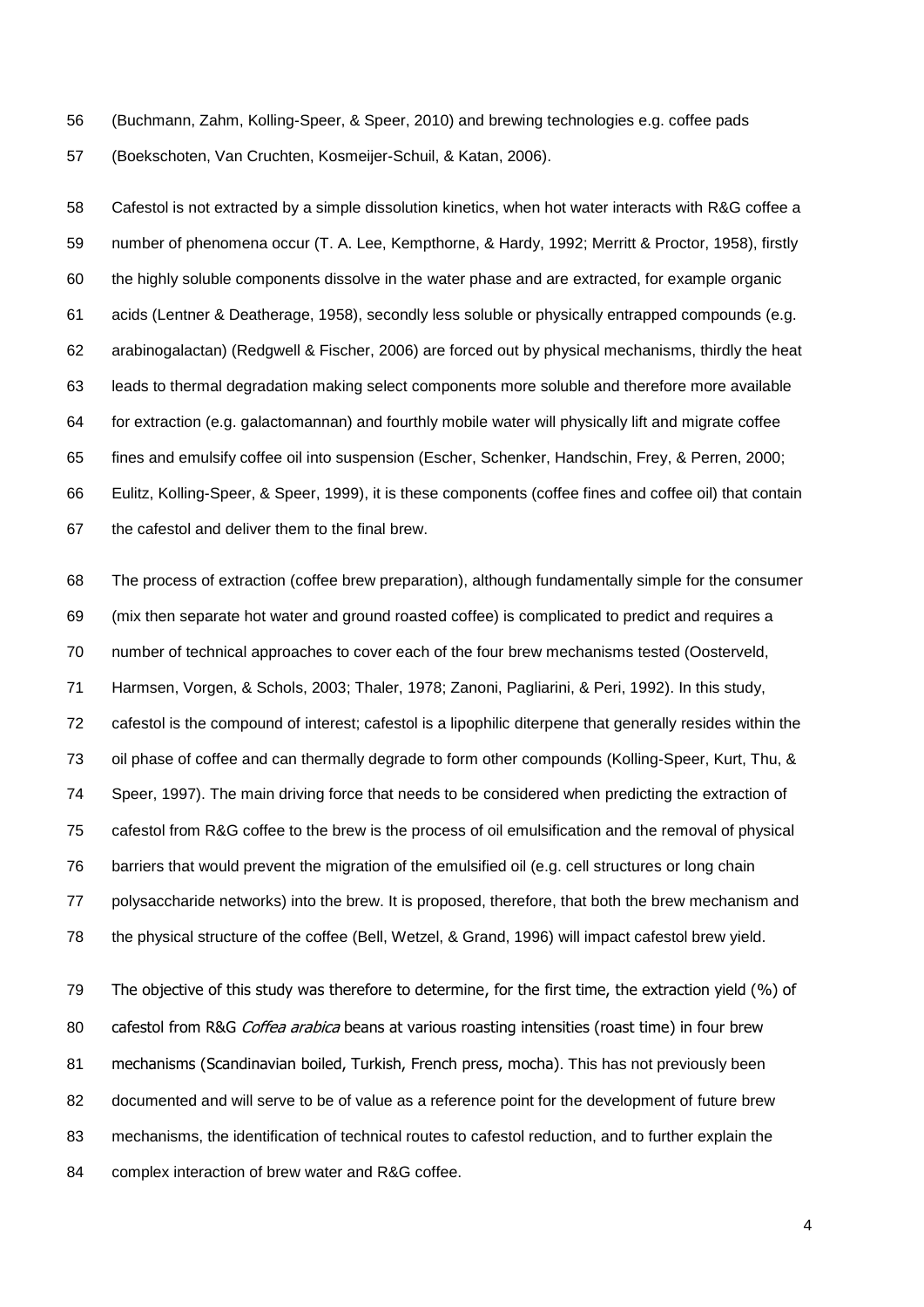#### **Materials and Methods**

#### *1.1 Roast and ground (R&G) coffee*

 Green coffee beans *(Coffea arabica)* were spread evenly over roasting trays (200 g per tray) and 89 roasted at 190 °C  $\pm$  5 °C within a Mono convection oven (Mono, BX, UK). Samples were removed at 90 10 minute intervals to produce a range of products that had been exposed to 190  $\degree$ C for 0 min, 10 min, 20 min, 30 min, 40 min and 50 min, the resulting roasted coffee beans were designated as raw, I(1), I(2), I(3), I(4) and I(5) respectively to be comparable to light to medium roast intensities in small batch roasting conditions.

 Samples were moved to ambient temperature to cool for 2 hours then left to degas over two days. 95 Roasted coffee beans were stored in folded aluminium bags at 4  $\mathrm{°C}$  until required, roasted coffee beans were subsequently ground in a KG 49 grinder (Delonghi, Australia) to a uniform size and 97 sieved (Endecotts, UK) to remove fines and large particulates, R&G coffee was stored at 4  $^{\circ}$ C until required and samples were analysed within 5 days of roasting.

## *1.2 Coffee brew preparation*

 Turkish coffee was prepared using a traditional Turkish coffee pot (Grunwerg, Sheffield, UK) prepared with 40 g R&G coffee and 300 ml distilled water (Pur1te select, ONDEO, UK). The brew was heated until it had foamed twice, allowed to settle (5 min) then decanted for analysis. Individual cup size was 60 mL.

 Scandinavian type boiled coffee was prepared by adding R&G coffee (40 g) to boiling distilled water (300 ml), allowed to settle (10 min) then decanted for analysis. Individual cup size was 160 mL.

French press coffee was prepared by pouring boiling water (300 mL) on to R&G coffee (40 g) in a

glass French press pot (Fisherbrand, US), allowed to stand for 5 minutes and the plunger depressed

to separate the brew from the grounds. Individual cup size was 160 mL.

 Mocha style brewed coffee was prepared with 40 g R&G coffee and 300 ml distilled water in an aluminium Mocha-maker (Oroley, Spain). Individual cup size was 60 mL.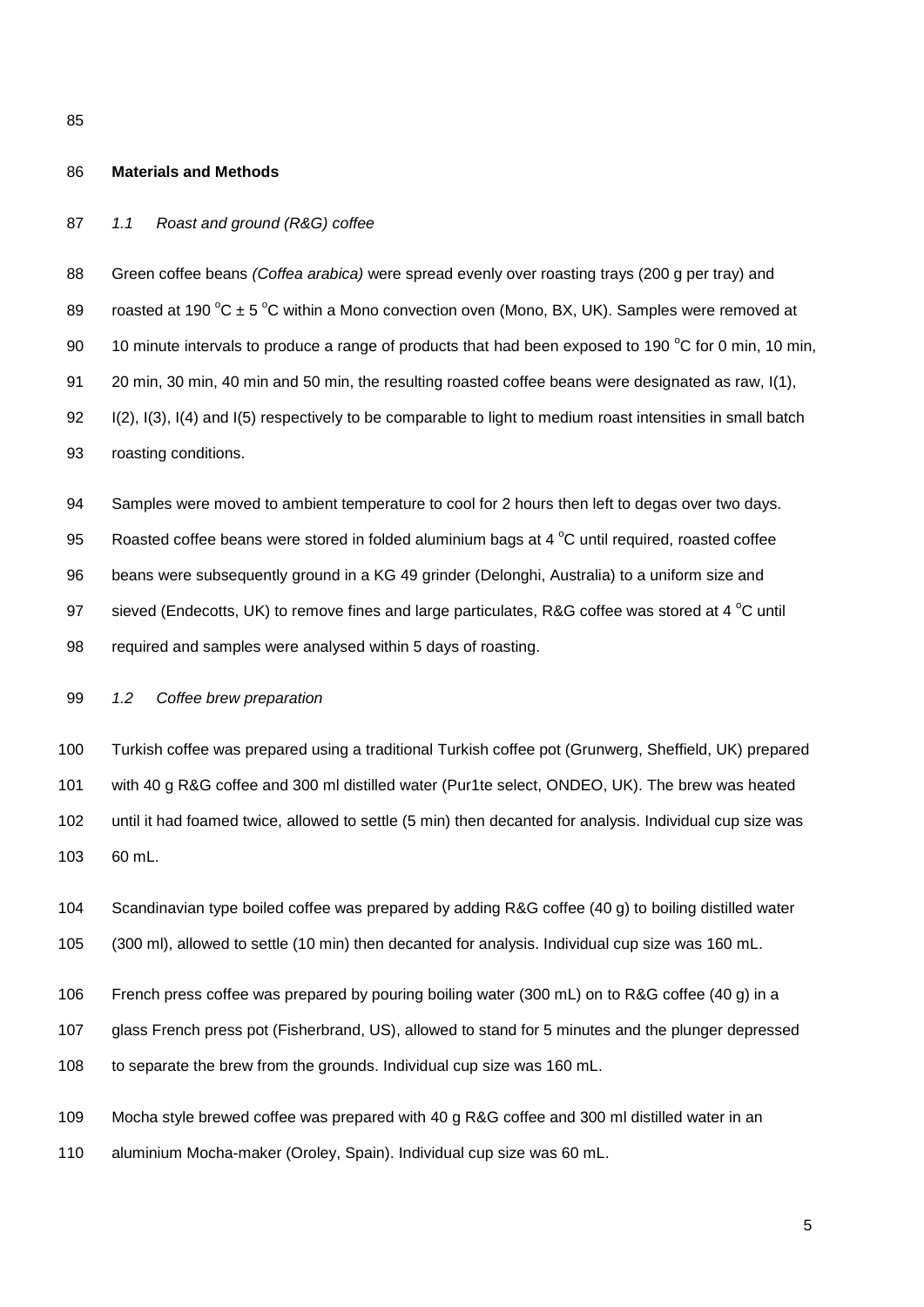111 All coffee brews were prepared at sea level in an air conditioned room at  $21^{\circ}$ C. Brews once prepared

112 were frozen for 24 h at -18 °C then placed in a Edwards Freeze Dryer Super Modulyo Pirani 1001

113 (Edwards, Crawley, UK) at -40 °C for 72 hours or until a constant weight was achieved (Fisk,

[Gkatzionis, Lad, Dodd, & Gray, 2009\)](#page-11-21).

*1.3 Colour*

 The colour of the R&G coffee was measured, as per [\(Morales & Jiménez-Pérez, 2001\)](#page-11-22) with slight modifications, in the CIE Lab scale [\(McLaren & Rigg, 1976\)](#page-11-23) (*L\*, a\*, b*\*) using a tristimulus colorimeter 118 ColourQuest XE (HunterLab, US) after equilibration and calibration (8<sup>°</sup> standard angle). *L*\* denotes black to white component, luminosity, *a*\* denotes +red to - green component, *b*\* denotes +yellow to - blue component [\(Hunter, 1942\)](#page-11-24) (Standard illumination: D65, colorimetric normal observer angle: 10°, ASTM E308 RSIN Mode, LAV, 1.00 Port, UV Nominal). Samples were placed in transparent square 122 containers and reported as the mean of five determinations at  $21^{\circ}$ C.

## *1.4 Tap density and bulk density*

 Tap density and bulk density were measured by the ratio of sample weight to tap volume and bulk volume respectively. R&G coffee was poured into a 20 ml cylinder and tapped three times. The volume and weight was measured before and after tapping of the cylinder on the table three times. 127 Bulk density and Tap density were then calculated.

 The physical structure of the R&G coffee was affected by varying roast intensities. There was no change in the tap density (after compaction), but there was a significant change in the bulk density (measured after free flow with no shaking or settling) [\(Table 2\)](#page-14-0). Coffee that had been roasted to a L(5) roast intensity was less dense than coffee roasted to a L(2) roast intensity. Therefore all subsequent experimentation was conducted on a weight basis, to exclude any volume effects on extraction efficiency.

*1.5 Cafestol extraction*

 2 mL of 2.5 M KOH (AnalaR, BDH Laboratory Supplies, UK) in 96 % ethanol (Fisher Scientific, UK) 136 was added to R&G coffee (200 mg) or freeze dried coffee brews (200 mg) and saponified at 80  $^{\circ}$ C for 1 h (GC 8000 series, FISONS instrument, Germany). After saponification, distilled water (2 mL) was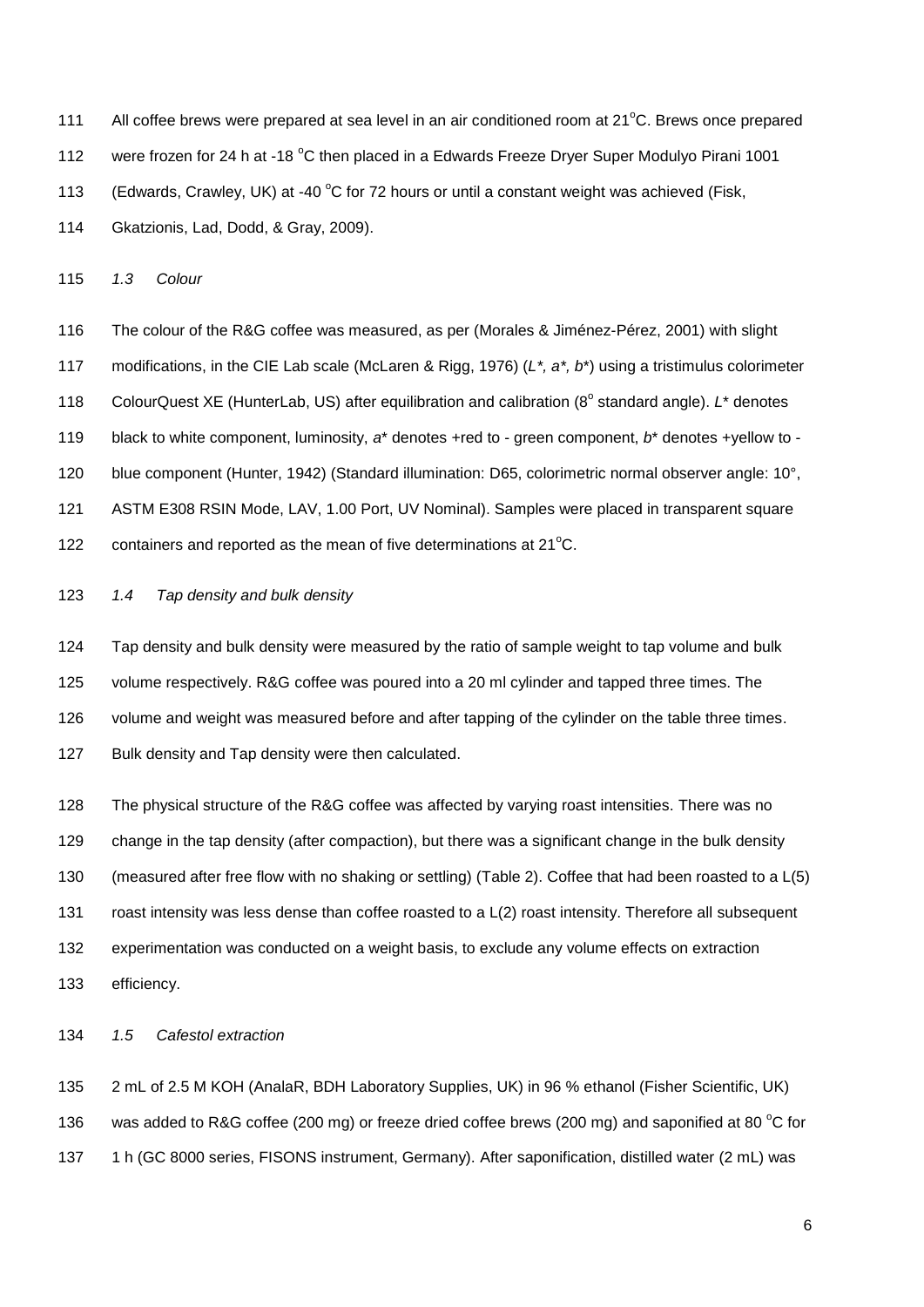added and the water phase extracted three times with diethyl ether (4 mL, laboratory regent grade, Fisher Scientific, UK). Samples were shaken for 10 min at 250 oscillations / min (Denley Spiramix, Thermo Electron Corporation, US) and centrifuged for 5 min at 3000 RPM (CR3i Multifunction, 141 JOUAN, US). Organic phases were pooled then evaporated (15 min, 70 °C, HC502, Bibby Scientific, UK), residues were dissolved with methanol (HPLC grade, Fisher Scientific, UK) to 25 ml and stored  $at -40^{\circ}$ C in brown glass bottles with Teflon lids.

## *1.6 Cafestol quantification*

 Cafestol extracts were analysed by HPLC-UV composed of an automatic injector (AS-2055 Plus intelligent sampler, JASCO, Japan), solvent pump (PU-980 intelligent HPLC pump, JASCO, Japan), 147 variable-wavelength UV detector (RI-2031 Plus intelligent RI Detector, JASCO, Japan) and a C<sub>18</sub> reverse-phase column (250 mm x 4.6 mm, 5 μm). The mobile phase (85 : 15) was methanol (HPLC grade, Fisher Scientific, UK) and water with an isocratic flow rate of 0.7 ml / min and a detection wavelength of 230 nm [\(Benassi, Dias, Campanha, Vieira, Ferreira, Pot, & Marraccini, 2010\)](#page-11-25). The mobile phase was prepared and degassed for 30 min in an ultrasonic bath (F5300b, Decon, UK). Cafestol was quantified by retention time and peak area of authentic standards (ChromaDex, Irvine, USA) using a six point calibration curve. All samples were within the calibration curve range and 154 repeatability was acceptable at  $R^2$  > 0.99. All results are presented on a wet weight basis (mg/L) or (mg/cup).

All samples were prepared in triplicate and analysed in duplicate. Statistical differences were

evaluated by ANOVA-LSD post hoc test (XLSTAT 2011, addinsoft, UK) at a significance level of p ≤

0.05.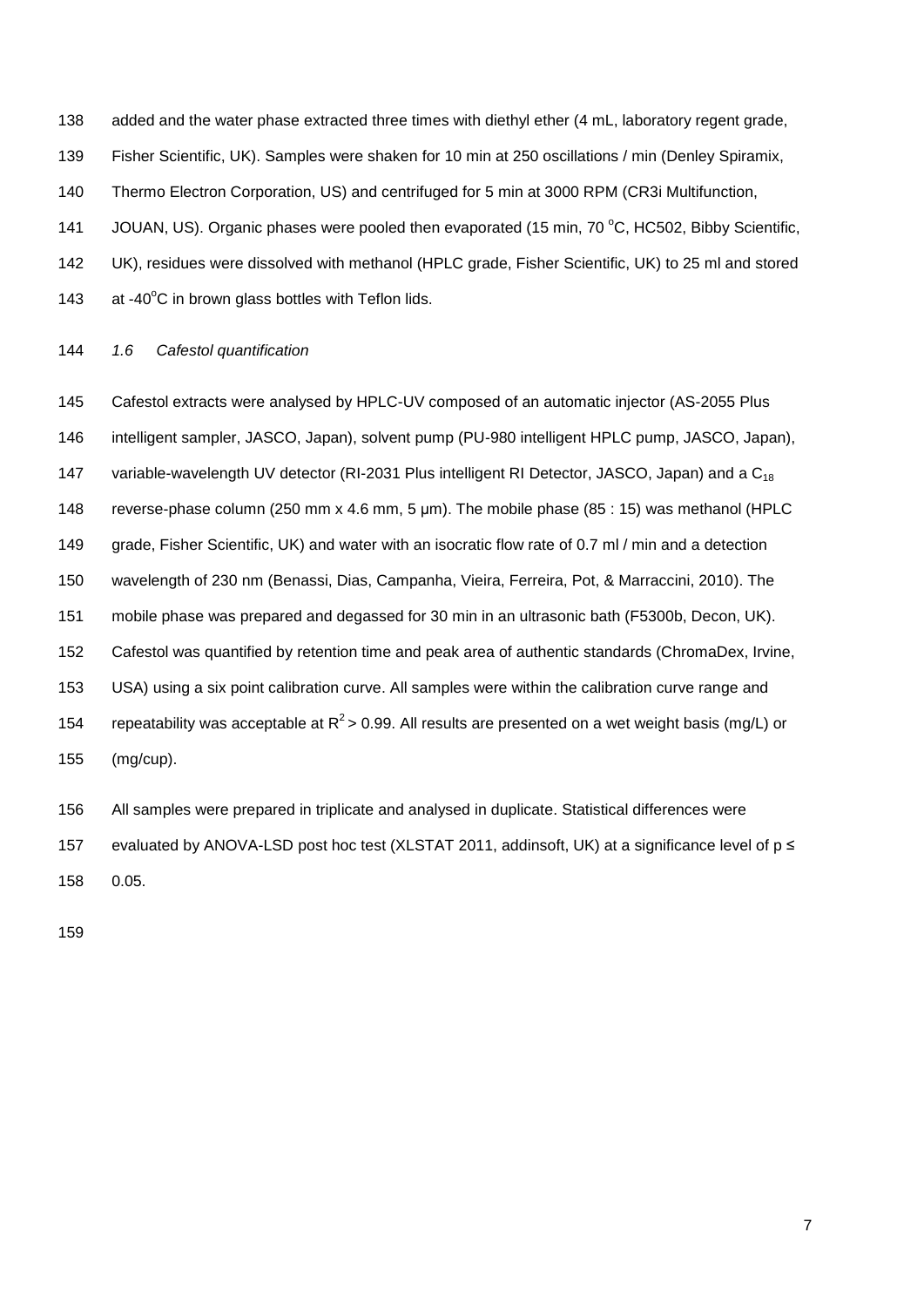#### **2 Results**

 Coffee brews were prepared by four brewing mechanisms to investigate the extraction efficiency of cafestol in each process, the absolute concentration of cafestol within a brew is detailed in [Table 3](#page-15-0) on 163 a mg/L basis for each brew mechanism, this is then further detailed in [Table 4](#page-16-0) on a mg/cup basis, to illustrate parity and to enable comparisons with previous literature. The extraction yield of cafestol from R&G coffee is subsequently shown in [Figure 1](#page-17-0) for each roast colour and brew preparation.

*2.1 Impact of brew mechanism and roast time on cafestol brew concentration* 

 The concentration of cafestol within the R&G coffee significantly reduced with higher roast intensities, this is detailed in [Table 3.](#page-15-0) There was a significant reduction from raw green beans to the lightest roast intensity, I(1) and further roasting at levels I(4) and I(5) gave further reductions in the concentration of cafestol.

 The concentration of cafestol in the coffee brews was dependent on both the roast colour and the 172 brewing method. The cafestol concentration of the brew ranged from 19.2 mg/L to 74.4 mg/L with the highest brew concentration found in the raw coffee sample for all brew preparation methods, further roasting reduced the cafestol brew concentration. French press, boiled and Turkish preparation methods produced the highest cafestol brew concentration and the lowest concentration was found in 176 the Mocha preparation method at all roast colours.

 The relative differences in cafestol concentrations were further highlighted on a cup basis [\(Table 4\)](#page-16-0) as the two highest cafestol brew concentration samples (French and Boiled) also had the highest cup volume. On a mg/cup basis French press and boiled coffee preparations had the highest cafestol level per cup and mocha had the lowest cafestol per single cup serving.

*2.2 Impact of brew mechanism and roast time on cafestol extraction yield*

 When directly comparing the brew extraction yields between different brew preparation mechanisms (French press, Turkish, Mocha, boiled coffee), a marked and significant difference in extraction yield was identified.

 Cafestol extraction yield was in the order French>boiled>Turkish>Mocha for both Raw and L(1) coffee, boiled=French>Turkish>Mocha for L(2), and boiled>Turkish>French=Mocha for L(3),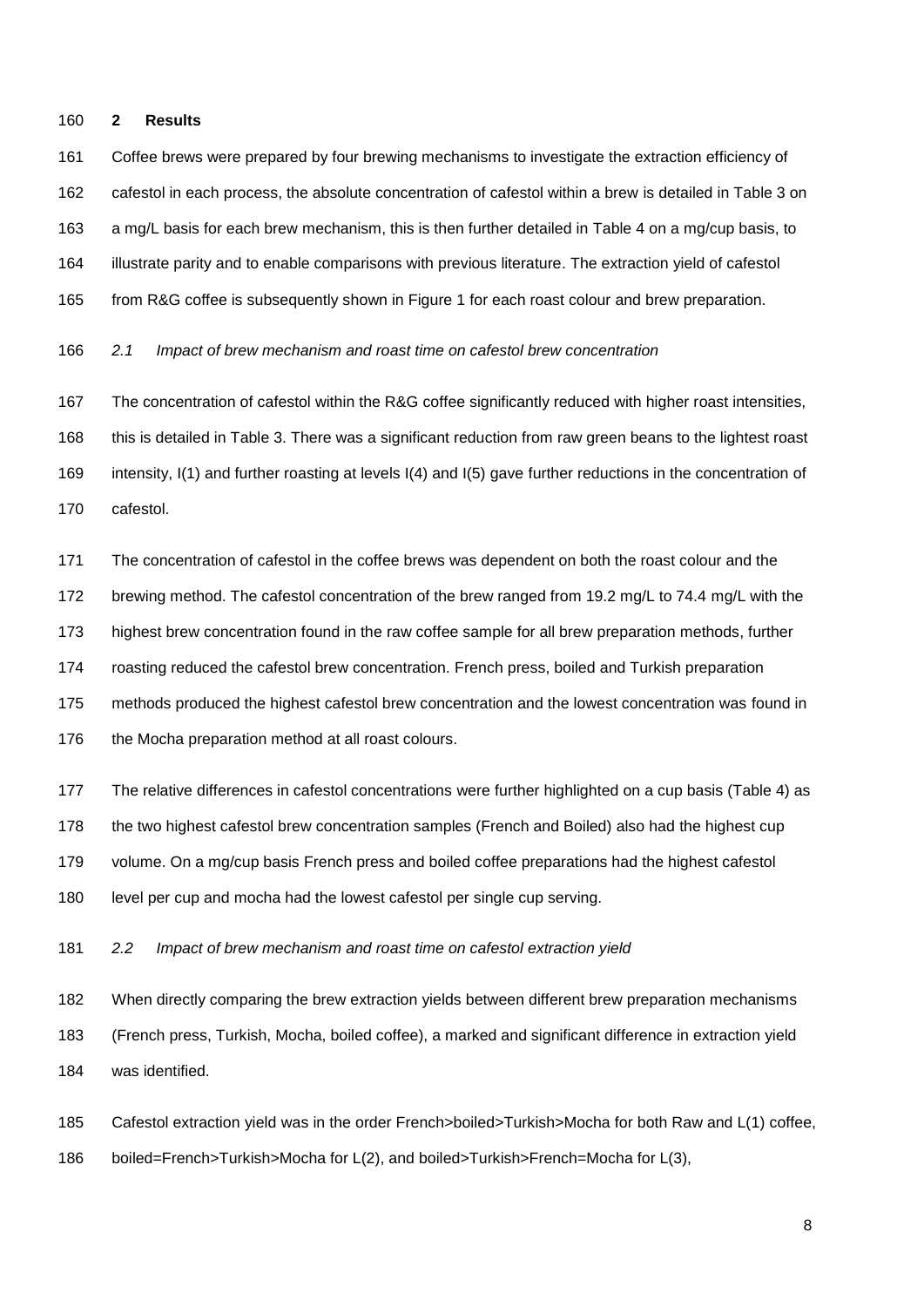boiled=Turkish=French>Mocha for L(4) and for L(5) French>boiled=Turkish>Mocha as calculated by ANOVA-LSD (P>0.05). There was also a strong correlation of roast intensity with cafestol extraction yield [\(Figure 1\)](#page-17-0), with green coffee and the lightest roasts having significantly greater cafestol extraction yields than the brews prepared with darker roast coffee [\(Figure 1\)](#page-17-0). Of the roasted samples L(1) French press and boiled preparations had the highest cafestol extraction yield (6.5% and 5.84%) and L(5) Mocha and Turkish preparations had the lowest extraction yields (2.42% and 2.88%).

#### **3 Discussion**

 For all roast intensities, Mocha produced the lowest cafestol concentration, this confirms work by Gross [\(1997\)](#page-11-7) who showed that Mocha has the lowest brew concentration when comparing boiled, Turkish and Mocha preparations [\(Table 1\)](#page-13-0), but is contrary to findings by Urgert [\(1995\)](#page-12-1) who showed 197 that on a concentration basis, Boiled coffee and French press had concentrations of 13 mg/L and 10- 14mg/L respectively and that Mocha had an intermediate cafestol brew concentration of 18±2mg/L when compared to Turkish preparation method (17-33 mg/L). The low concentration of cafestol found in the Mocha preparation is presumed to be due to the fact that the coffee fines and coffee oil (containing the diterpenes) are not significantly transferred to the final brew and are retained in the water tank. The geometry and fill volume will therefore impact transfer rate and may explain Urgert's results.

 On both a cup and concentration basis Boiled and French press prepared brews had the highest cafestol concentration, this is due to the elevated levels of physical and thermal stresses imposed on the coffee grounds by these methods and subsequent release of oil and diterpenes into the brew. Turkish style prepared brews contain an intermediate level of cafestol due to the decanting procedure during preparation, but exceeded that of French press at intermediate roast intensities. Both Urgert [\(1995\)](#page-12-1) and Gross [\(1997\)](#page-11-7) showed that French press, boiled and Turkish extraction preparation method can produce high cafestol brew concentrations (Boiled, Turkish, Mocha and French were studied); Gross did not study French press, and found Turkish to the be the highest whereas Urgert found French press and Turkish to have the highest concentration. It should be noted that all the data in [Table 1](#page-13-0) are not truly comparable due to differences in brew geometry, brew volumes and roast colour, but do serve to highlight trends that support the general findings shown in [Table 3.](#page-15-0)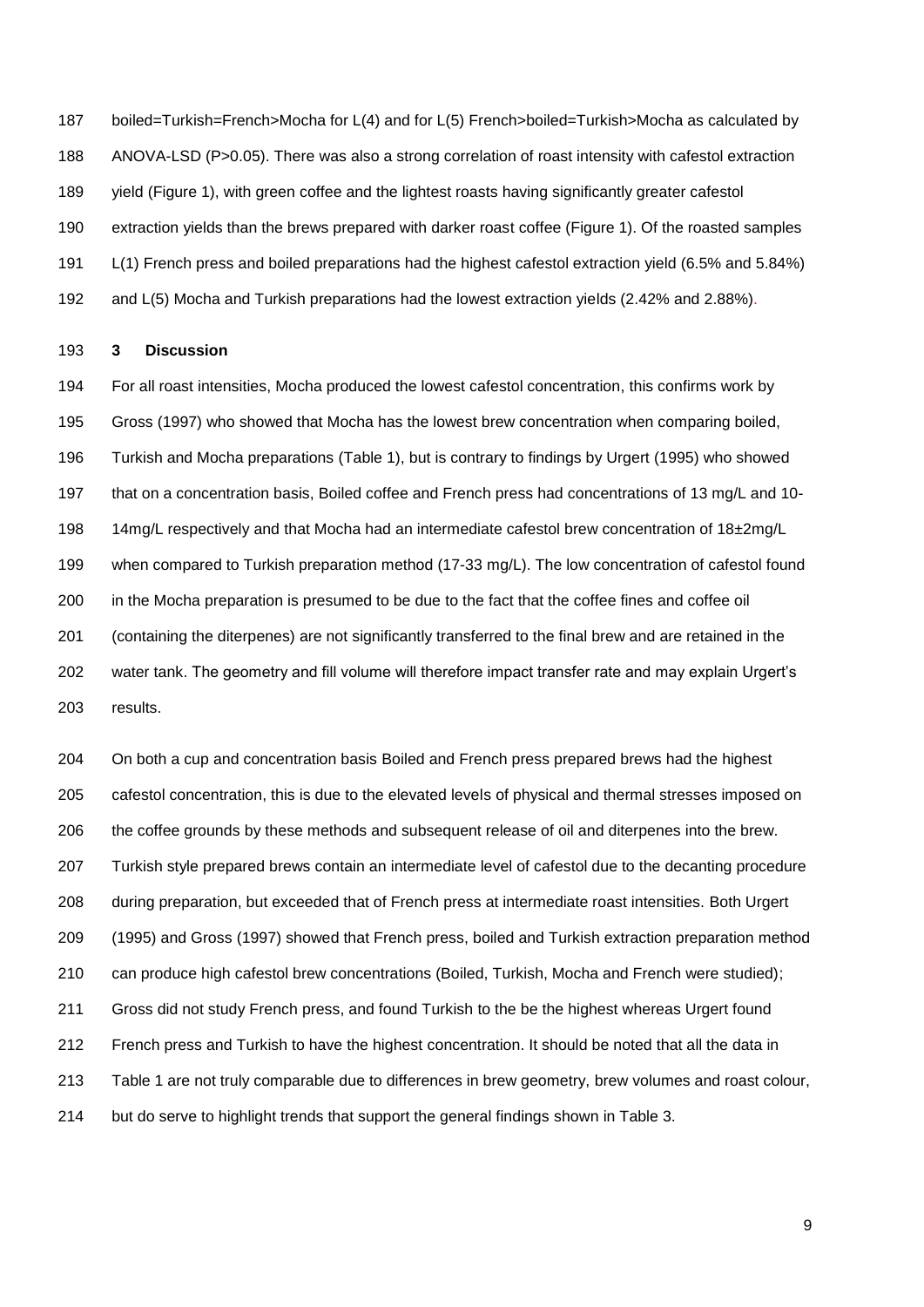There is a small but statistically significant reduction in cafestol in the R&G coffee, with I(5) containing 96% the cafestol of the I(1) coffee, this is presumed to be due to thermal degradation of the cafestol with heating. When considering the coffee brews prepared from I(1) and I(5) roast intensities, the I(5) contains, on average, only 58% of the cafestol that brews prepared from I(1) contain. Given that the original coffee only has a slight reduction in cafestol levels due to thermal damage, there must be a significant impact of roast intensity on the physical release mechanisms occurring during extraction to drive this difference. Kurzrock [\(2001\)](#page-11-10) and Ugert [\(1995\)](#page-12-1) have previously shown only small or no changes in cafestol concentrations with roast intensity, which supports this finding, but do not elude to the impact of roast intensity on the extraction efficiency of cafestol during brewing.

 The range of brew extraction yields is shown in [Figure 1,](#page-17-0) the reason for the significant difference in extraction yield with roast intensity is proposed to be due to changes in the physical structure of the R&G coffee, making it entropically less favourable for the thermal and physical processes to release and emulsify the entrapped oil. As this is driven by the roast intensity, there must therefore be a causal link between heating time and the physical availability of the internal oil reserves of the R&G coffee.

 Previously Kurzrock [\(2001\)](#page-11-10) and Speer [\(2000\)](#page-12-4) summarised work by Sehat [\(1993\)](#page-11-11) and suggested that in a Scandinavian type brew up to 23 % of the total diterpene esters are extracted from the coffee into the beverage, whereas, for espresso and filtered coffee an extraction yield of 0.3 % and 2.5 % was found.

 Sehat [\(1993\)](#page-11-11) demonstrated that for Scandinavian style brews there was an impact of grind size on extraction yield, with very fine ground coffee having a greater extraction yield when compared to coffee prepared with coarse grind size, which serves to support the conclusion that the physical availability of the cafestol within the R&G coffee has a significant impact on the cafestol extraction yield. Specific numerical comparisons cannot be carried out due to difference in choice of preparation method but the literature results do serve to indicate that the results shown (extraction yield of 2.5 % - 9.0 %) are similar to those previously published (0.3 % - 23 %).

 Although this study robustly evaluates the extraction yield of cafestol from within a defined number of samples, it does not address all technologies employed by the coffee industry to create R&G coffee. Future studies should therefore include a more comprehensive investigation into coffee brew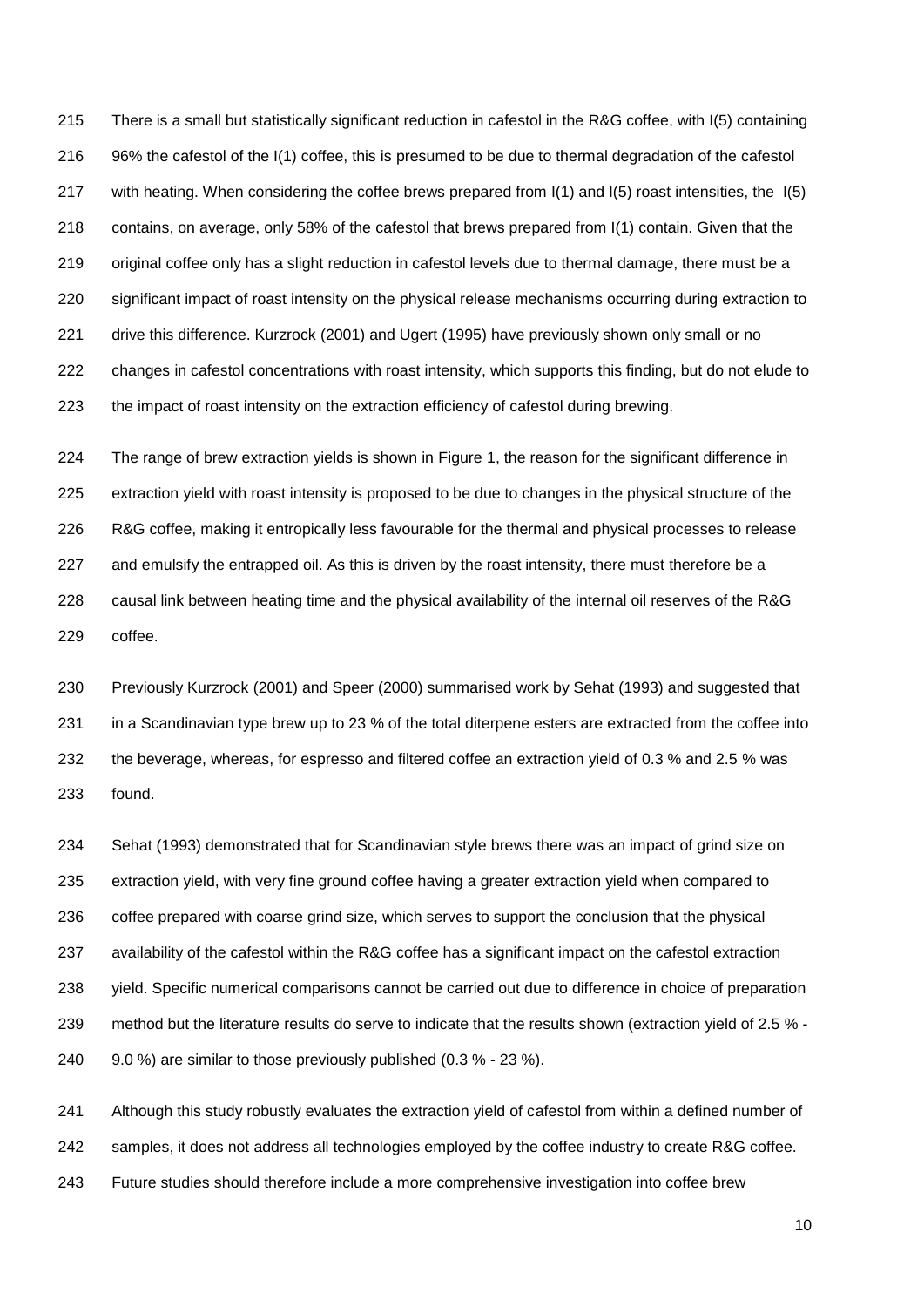extraction kinetics to allow a full understand of the extraction physics which can then be applied to

new brewing technologies (e.g. on demand home brew machines, self-service coffee machines) to

control the extraction of cafestol to the brew and minimise consumption by the consumer.

## **4 Conclusion**

- Roasting time and choice of brew mechanism impacts in-cup delivery of cafestol with French press,
- boiled coffee and Turkish preparation methods producing higher cafestol concentrations than the
- Mocha preparation method. Higher roasting times led to a 42% reduction in cafestol concentration on
- a concentration basis within the brews.
- The extraction yield of cafestol from R&G coffee is dependent both on the choice of brew mechanism
- and roasting time, with lighter roast coffee brews having a greater cafestol extraction yield and darker
- roast coffee brews having a lower cafestol extraction yield.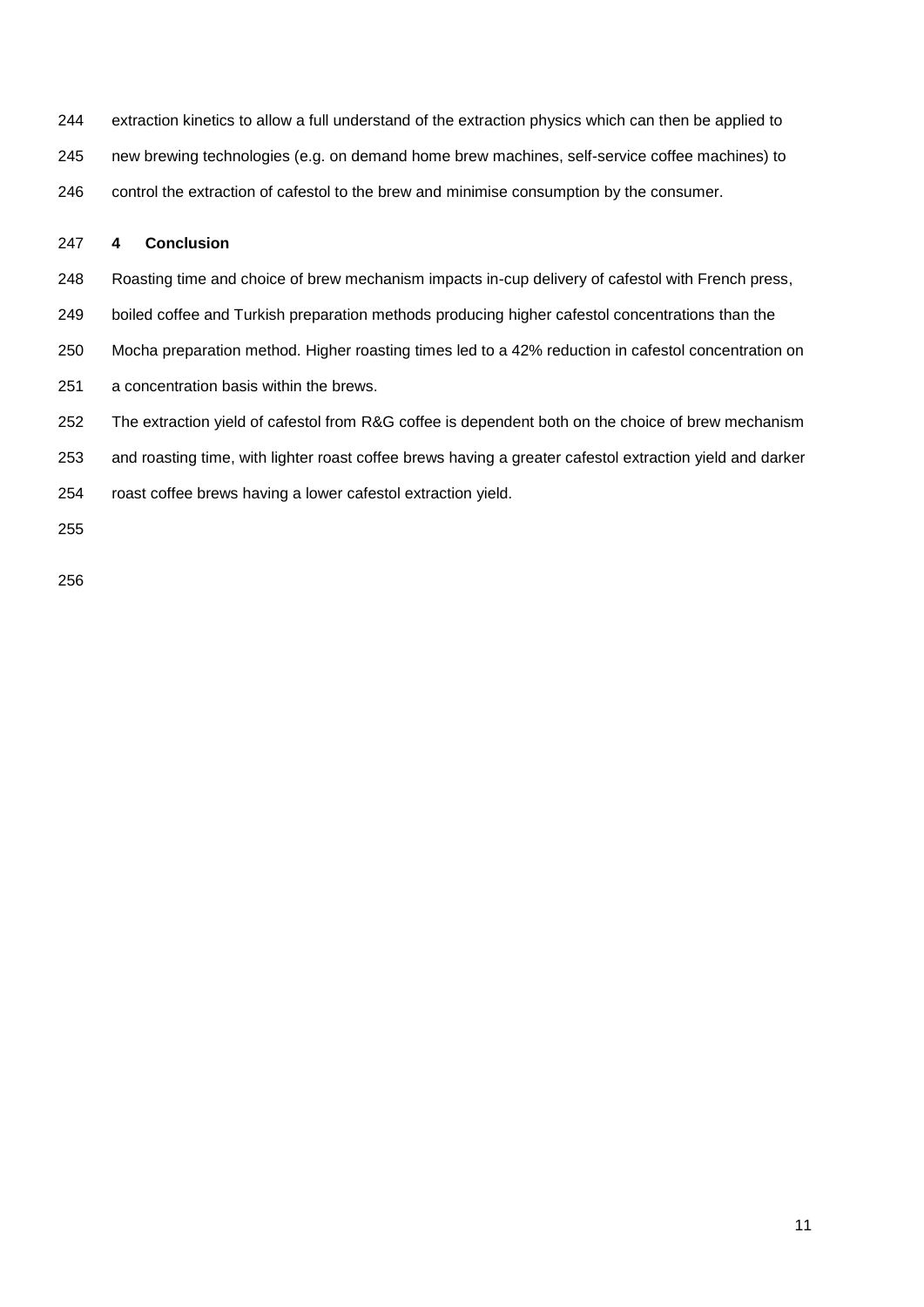## **5 References**

- <span id="page-11-20"></span> Bell, L. N., Wetzel, C. R., & Grand, A. N. (1996). Caffeine content in coffee as influenced by grinding and brewing techniques. *Food Research International, 29* (8), 785-789.
- <span id="page-11-25"></span> Benassi, M. D., Dias, R. C. E., Campanha, F. G., Vieira, L. G. E., Ferreira, L. P., Pot, D., & Marraccini, P. (2010). Evaluation of kahweol and cafestol in coffee tissues and roasted coffee by a new high-performance liquid chromatography methodology. *Journal of Agricultural and Food Chemistry, 58* (1), 88-93.
- <span id="page-11-12"></span> Boekschoten, M. V., Van Cruchten, S. T., Kosmeijer-Schuil, T. G., & Katan, M. B. (2006). Negligible amounts of cholesterol-raising diterpenes in coffee made with coffee pads in comparison with unfiltered coffee. *Ned Tijdschr Geneeskd, 150* (52), 2873-2875.
- <span id="page-11-9"></span> Buchmann, S., Zahm, A., Kolling-Speer, I., & Speer, K. (2010). Lipids in coffee brews - impact of grind size, water 267 temperature, and coffee/water ratio on cafestol and the carboxylic acid-5-hydroxytryptamides. In *ASIC*. Bali.
- <span id="page-11-6"></span> Butt, M. S., & Sultan, M. T. (2011). Coffee and its consumption: Benefits and risks. *Critical Reviews in Food Science and Nutrition, 51* (4), 363-373.
- <span id="page-11-17"></span> Escher, F., Schenker, S., Handschin, S., Frey, B., & Perren, R. (2000). Pore structure of coffee beans affected by roasting conditions. *Journal of Food Science, 65* (3), 452-457.
- <span id="page-11-5"></span> Esquivel, P., & Jiménez, V. M. (2012). Functional properties of coffee and coffee by-products. *Food Research International, 46* (2), 488-495.
- <span id="page-11-8"></span> Eulitz, M., Kolling-Speer, I., & Speer, K. (1999). Effect of the water feeding onto a coffee brew and the filter cake using a household coffee maker. In *ASIC 18th Colloque*. Helkinki.
- <span id="page-11-21"></span> Fisk, I. D., Gkatzionis, K., Lad, M., Dodd, C. E. R., & Gray, D. A. (2009). Gamma-irradiation as a method of microbiological control, and its impact on the oxidative labile lipid component of cannabis sativa and helianthus annus. *European Food Research and Technology, 228* (4), 613-621.
- <span id="page-11-3"></span> Fisk, I. D., Massey, A. T., & Hansen, N. A. (2011) *Improvements in the preparation of beverage and liquid food products* UK patent number WO2011153065
- <span id="page-11-7"></span> Gross, G., Jaccaud, E., & Huggett, A. C. (1997). Analysis of the content of the diterpenes cafestol and kahweol in coffee brews. *Food and Chemical Toxicology, 35* (6), 547-554.
- <span id="page-11-2"></span> Hsu, J. L., & Hung, W.-C. (2005). Packed coffee drink consumption and product attribute preferences of young adults in taiwan. *Food Quality and Preference, 16* (4), 361-367.
- <span id="page-11-24"></span>Hunter, R. S. (1942). Photoelectric tristimulus colorimetry with three filters. *J. Opt. Soc. Am., 32* (9), 509-538.
- <span id="page-11-19"></span> Kolling-Speer, I., Kurt, A., Thu, N., & Speer, K. (1997). Cafestol and dehydrocafestol in roasted coffee. *Seventeenth International Scientific Colloquium on Coffee, Nairobi, July 20-25, 1997*, 201-204.
- <span id="page-11-10"></span> Kurzrock, T., & Speer, K. (2001). Diterpenes and diterpene esters in coffee. *Food Reviews International, 17* (4), 433-450.
- <span id="page-11-0"></span> Lee, H.-S., Carstens, E., & O'Mahony, M. (2003). Drinking hot coffee: Why doesn't it burn the mouth? *Journal of Sensory Studies, 18* (1), 19-32.
- <span id="page-11-1"></span> Lee, H. S., & O'Mahony, M. (2002). At what temperatures do consumers like to drink coffee?: Mixing methods. *Journal of Food Science, 67* (7), 2774-2777.
- <span id="page-11-13"></span> Lee, T. A., Kempthorne, R., & Hardy, J. K. (1992). Compositional changes in brewed coffee as a function of brewing time. *Journal of Food Science, 57* (6), 1417-1419.
- <span id="page-11-15"></span> Lentner, C., & Deatherage, F. E. (1958). Organic acids in coffee in relation to the degree of roast. *Journal of Food Science, 24* (5), 483-492.
- <span id="page-11-4"></span>Massey, A. T., Fisk, I. D., & Henson, S. (2011) *Beverage cartridge.* UK patent number WO2011151626
- <span id="page-11-23"></span> McLaren, K., & Rigg, B. (1976). Xii-the sdc recommended colour-difference formula: Change to cielab. *Journal of the Society of Dyers and Colourists, 92* (9), 337-338.
- <span id="page-11-14"></span> Merritt, M. C., & Proctor, B. E. (1958). Extraction rates for selected components in coffee brew. *Journal of Food Science, 24* (6), 735-743.
- <span id="page-11-22"></span> Morales, F. J., & Jiménez-Pérez, S. (2001). Free radical scavenging capacity of maillard reaction products as related to colour and fluorescence. *Food Chemistry, 72* (1), 119-125.
- <span id="page-11-18"></span> Oosterveld, A., Harmsen, J. S., Vorgen, A. G. J., & Schols, H. A. (2003). Extraction and charactorisation of polysaccharides from green and roasted coffea arabica beans. *Carbohydrate Polymers, 52*, 283-296.
- <span id="page-11-16"></span> Redgwell, R., & Fischer, M. (2006). Coffee carbohydates. *Brazilian Journal of Plant Physiology, 18* (1), 165-174. Sehat, N., Montag, A., & Speer, K. (1993). Lipids in the coffee brew. *15th International Scientific Colloquium on*
- <span id="page-11-11"></span>*Coffee, Vols 1 and 2*, 869-872.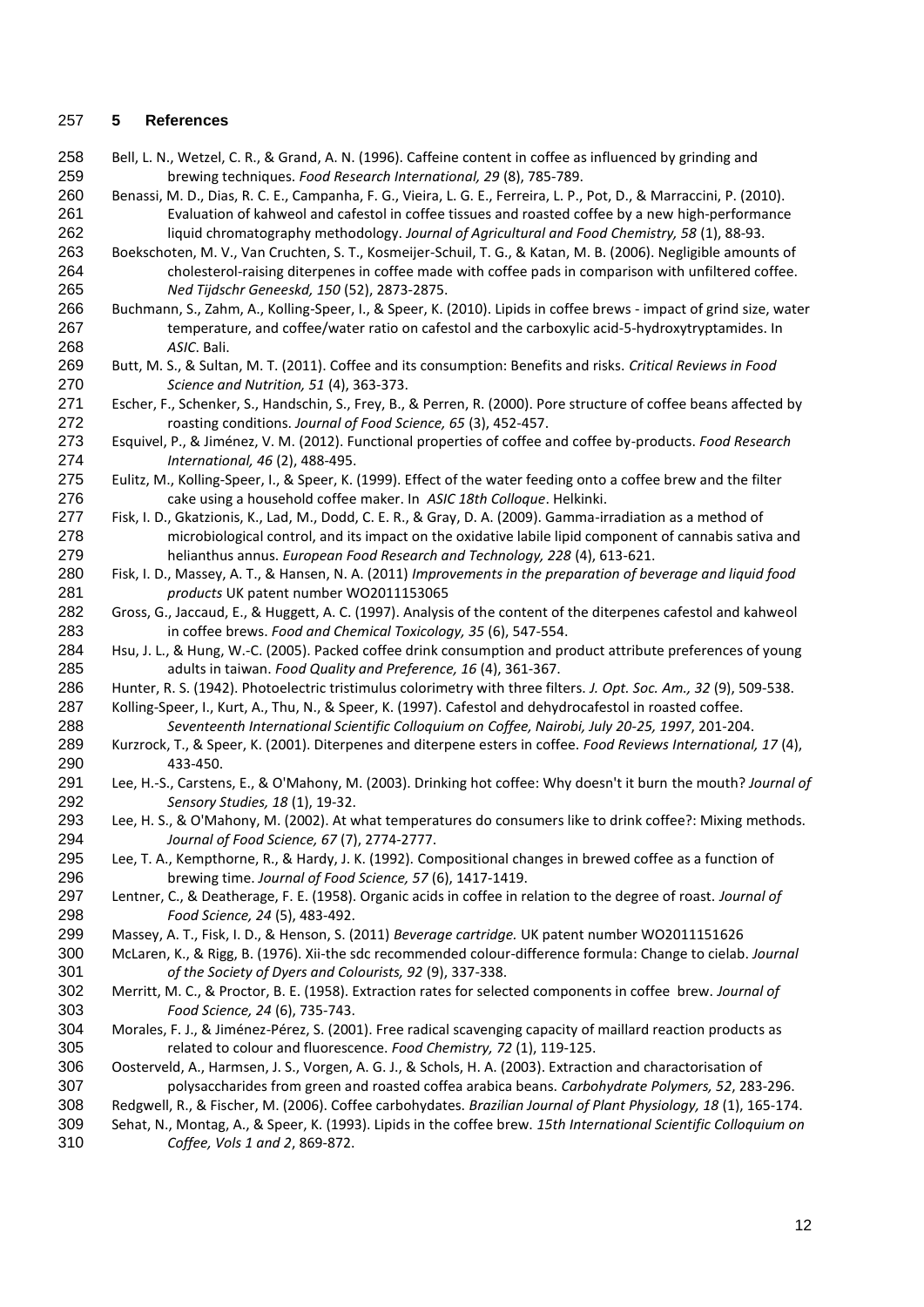- <span id="page-12-4"></span> Speer, K., Hruschka, A., Kurzrock, T., & Kolling-Speer, I. (2000). Diterpenes in coffee. In T. H. Parliment (Ed.), *ACS symposium - Caffeinated Beverages - Health benefits , physiological effects and chemistry* (pp. 241-251). California: Oxford University Press.
- <span id="page-12-2"></span>Thaler, H. (1978). The chemistry of coffee extraction in relation to polysaccharides. *Food Chemistry, 4*, 13-22.
- <span id="page-12-1"></span> Urgert, R., Van Der Weg, G., Kosmeijerschuil, T. G., Van De Bovenkamp, P., Hovenier, R., & Katan, M. B. (1995). Levels of the cholesterol-elevating diterpenes cafestol and kahweol in various coffee brews. *Journal of Agricultural and Food Chemistry, 43* (8), 2167-2172.
- <span id="page-12-0"></span> Weusten-van der Wouw, M. P. M. E., Katan, M. B., Viani, R., Huggett, A., liardon, R., Lund-Larson, P. G., Thelle, D. S., Ahola, I., Aro, A., & Meynen, A. C. (1994). Identify of the cholesterol raising factor from boiled coffee and its effects on liver function enymes. *Journal of Lipid Research, 35*, 721-733.
- <span id="page-12-3"></span> Zanoni, B., Pagliarini, E., & Peri, C. (1992). Modeling the aqueous extraction of soluble substances from ground roasted coffee. *Journal of the Science of Food and Agriculture, 58* (2), 275-279.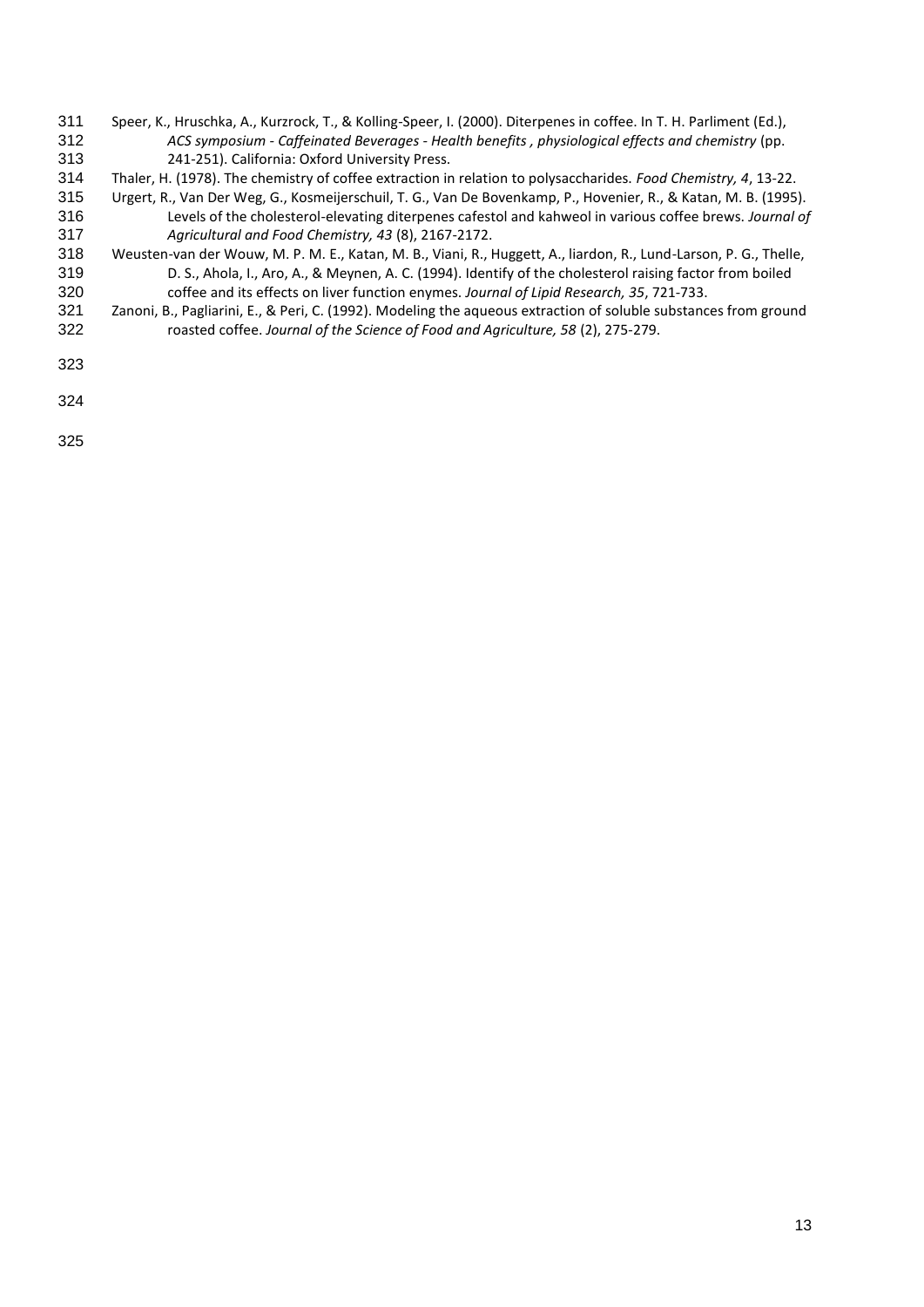326 **Table 1 : Literature values for cafestol concentration in different brew mechanisms, all literature values** 

<span id="page-13-0"></span>327 **use different cup sizes therefore values are all converted to mg/L to facilitate comparison, cup volume is** 

provided in parenthesis.

329

|                 | Cafestol                                        | Light Roast <sup>f</sup> | Dark Roast                        |
|-----------------|-------------------------------------------------|--------------------------|-----------------------------------|
|                 | mg/L                                            | mg/L                     | mg/L                              |
| Instant         | $1.9 \pm 0.05^{\text{a}}$ (150)                 |                          |                                   |
| Drip            | $0.12 \pm 0.02$ <sup>a</sup> (150)              |                          | 332                               |
| Filter          | $3.3^b$ (150)                                   |                          |                                   |
| <b>Boiled</b>   | $48.3 \pm 3.8^{\circ} (150)$                    | $43.9 \pm 1.36(160)$     | $25.9 \pm 3.54$ ( $B$ 58          |
|                 | $13^b(150)$                                     |                          |                                   |
| Turkish         | $88.7 \pm 4.0^{\circ} (60)$                     | $39.1 \pm 0.04(60)$      | $22.8 \pm 0.12$ (63) <sup>4</sup> |
|                 | $17-33^{b}(60)$                                 |                          |                                   |
| Mocha           | $37.5 \pm 1.3^{\circ}(60)$                      | $26.2 \pm 0.60(60)$      | $19.2 \pm 0.37$ (60)              |
|                 | $18\pm2^{b}(60)$                                |                          | 336                               |
| French          | $20-27^b(150)$                                  | $43.6 \pm 0.98(160)$     | $29.0 \pm 0.53(160)$              |
| Press           | $10-14^{\circ} (70-180)$                        |                          | 337                               |
| <b>Espresso</b> | $16.7 - 17.3^{\circ}(60)$                       |                          | 338                               |
|                 | $40-80^{b}$ (25)<br>$22 - 30^{\circ} (40 - 90)$ |                          |                                   |
|                 | $12^d(50)$                                      |                          | 339                               |
|                 | $26^{\circ} (50)$                               |                          | 340                               |

*<sup>a</sup>[\(Gross, Jaccaud, & Huggett, 1997\)](#page-11-7); <sup>b</sup>*341 *[\(Urgert, Van Der Weg, Kosmeijerschuil, Van De Bovenkamp,](#page-12-1)* 

*[Hovenier, & Katan, 1995\)](#page-12-1); <sup>c</sup> [\(Buchmann, Zahm, Kolling-Speer, & Speer, 2010\)](#page-11-9); <sup>d</sup>*342 *[\(Kurzrock & Speer,](#page-11-10)* 

*[2001\)](#page-11-10); <sup>e</sup> [\(Speer, Hruschka, Kurzrock, & Kolling-Speer, 2000\)](#page-12-4); <sup>f</sup> I(2) roast colour; <sup>g</sup>*343 *I(5) roast colour*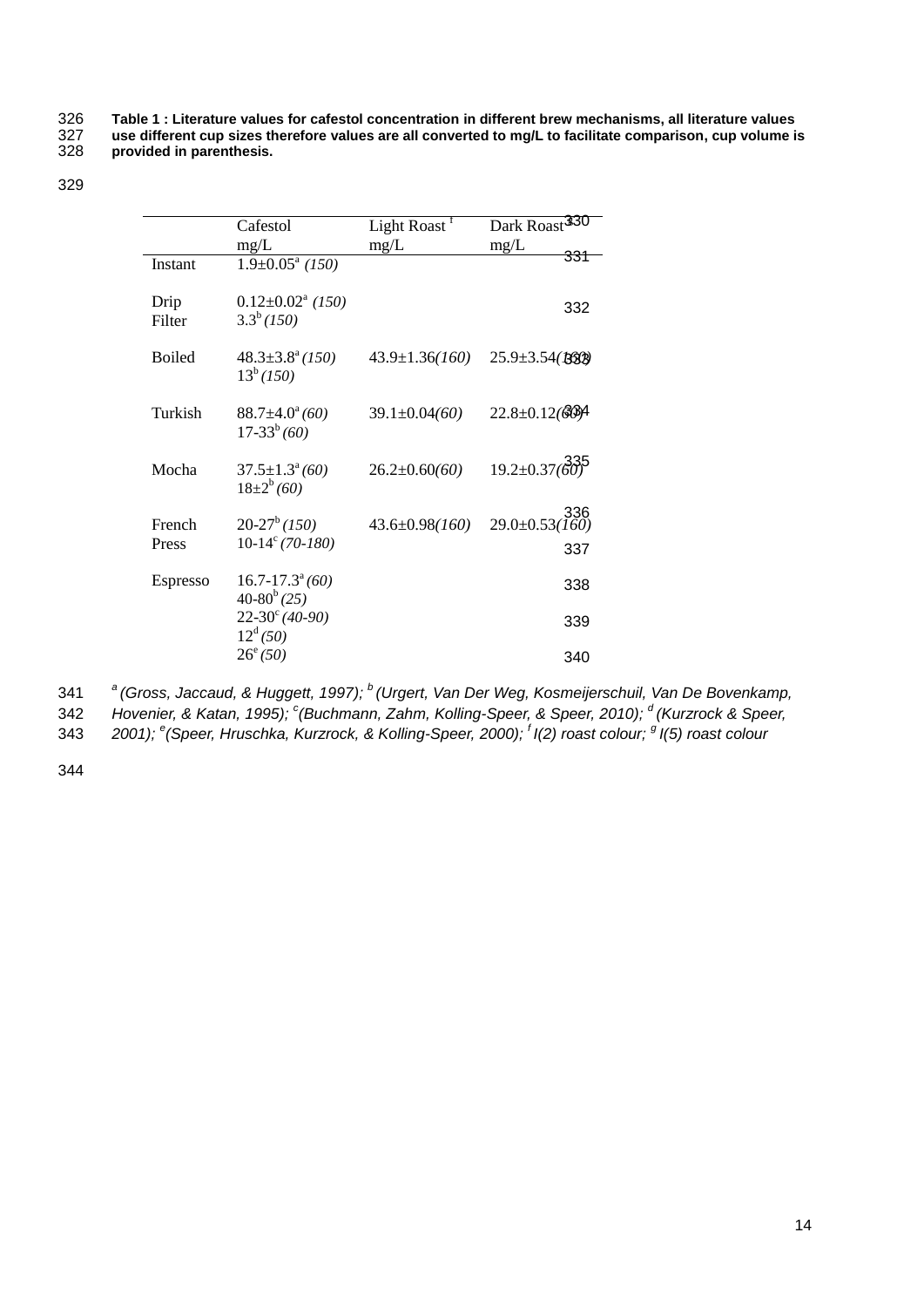| Roasting  | Tap density                    | <b>Bulk</b> density         | $I^*$                      | $a^*$                      | $h^*$                        |
|-----------|--------------------------------|-----------------------------|----------------------------|----------------------------|------------------------------|
| intensity | $\frac{\text{kg}}{\text{m}^3}$ | $(kg/m^3)$                  |                            |                            |                              |
| Raw       | $493^a \pm 0.01$               | $\overline{415}^a \pm 1.27$ | $67.3^{\circ}$ ±1.04       | $0.66^a \pm 0.06$          | $14.5^{\circ}$ ± 0.42        |
| I(1)      | $514^{\circ}$ ±0.03            | $404^a + 7.21$              | $63.8^{\text{d}} \pm 0.48$ | $8.03^e \pm 0.14$          | $22.1^{\mathrm{f}} \pm 0.41$ |
| I(2)      | $504^{\circ}$ ±0.01            | $374^b$ + 7.65              | $46.6^{\circ} \pm 0.54$    | $7.92^{\rm e}{\pm}0.17$    | $10.8^{\rm d}$ ±0.28         |
| I(3)      | $497^{\circ}+0.01$             | $354^b \pm 14.7$            | $44.2^b \pm 0.11$          | $7.17^{\mathrm{d}}$ + 0.15 | $8.82^{\circ} \pm 0.31$      |
| I(4)      | $490^a \pm 0.01$               | $349^{bc}$ + 18.4           | $41.7^{\circ}$ +0.43       | $6.26^{b} \pm 0.10$        | $6.86^a \pm 0.12$            |
| I(5)      | $483^{\circ}+0.02$             | $322^{\circ}$ +0.18         | $42.0^a + 0.31$            | $6.59^{\circ}+0.16$        | $7.63^b \pm 0.30$            |

## <span id="page-14-0"></span>346 **Table 2: Colour parameters (Lightness (L\*), a\*, b\* value) and density (tap density and bulk density) of**  347 **roast coffee by roast intensity.**

348

349 *Mean ± standard deviation of values in five replicates. Different letters indicate a difference* 

350 *within a column (p≤0.05).*

351

352

353

354

355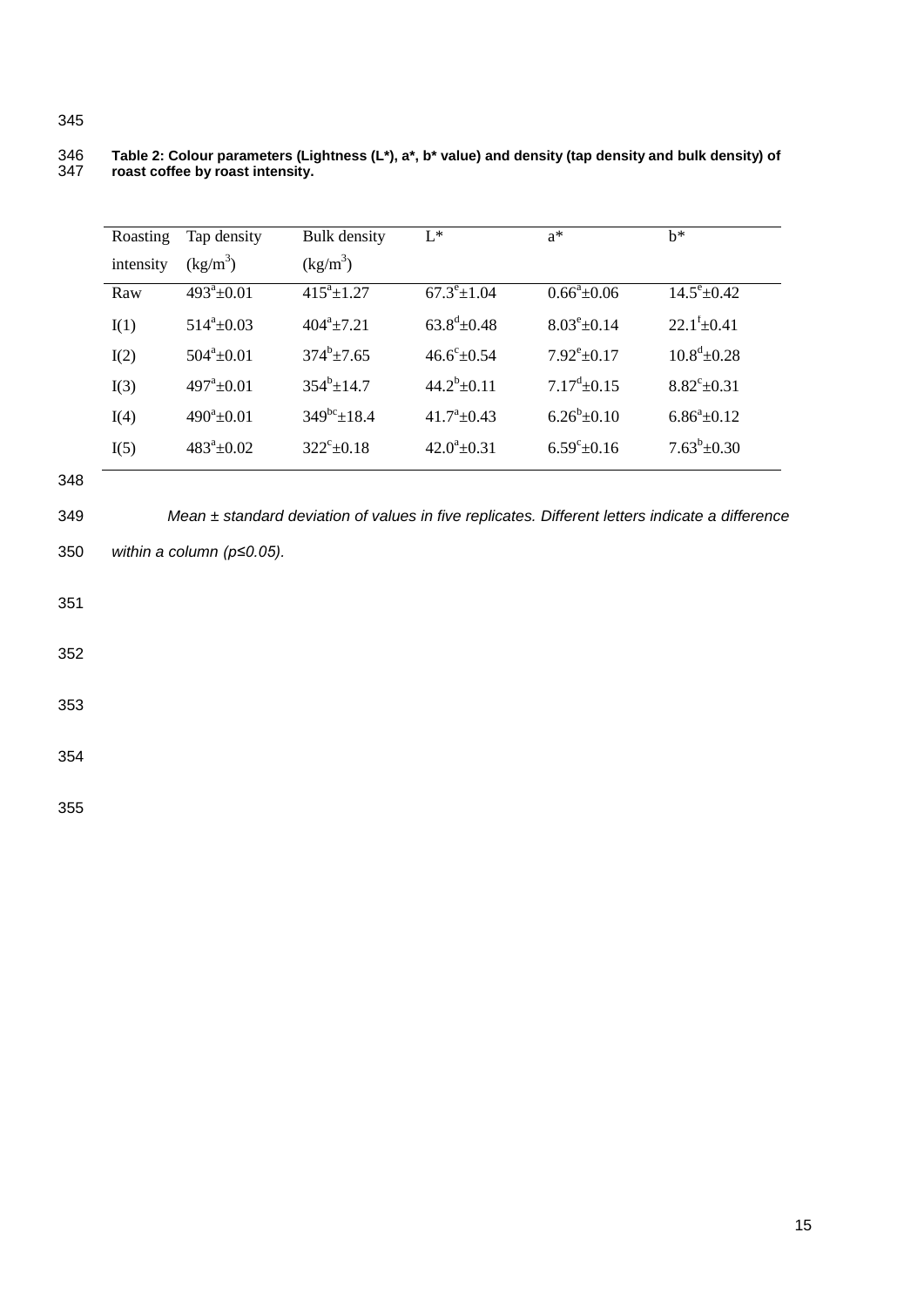## <span id="page-15-0"></span>357 **Table 3: Cafestol concentration of roast and ground coffee (mg/100g) and coffee brews (mg/L) by roast**  intensity and brew mechanism.

| Roasting  | R&G                  | <b>Boiled</b>              | Turkish                     | French                     | Mocha                   |
|-----------|----------------------|----------------------------|-----------------------------|----------------------------|-------------------------|
| intensity | (mg/100g)            | (mg/L)                     | (mg/L)                      | (mg/L)                     | (mg/L)                  |
| Raw       | $642^a \pm 10.7$     | $63.9^a \pm 1.94$          | $\frac{1}{45.9^a \pm 0.04}$ | $74.4^a \pm 0.42$          | $40.0^a \pm 1.41$       |
| I(1)      | $619^b \pm 0.9$      | $48.2^b \pm 3.47$          | $41.3^b \pm 0.12$           | $53.3^b \pm 0.68$          | $32.7^b \pm 0.73$       |
| I(2)      | $608^{bc}$ +0.32     | $43.9^{\circ}$ ± 1.36      | $39.1^{\circ}$ + 0.04       | $43.6^{\circ}$ ± 0.98      | $26.2^{\circ}$ +0.60    |
| I(3)      | $593^{bc}$ ±5.68     | $42.5^{\circ}$ ± 1.84      | $34.7^{\text{d}} \pm 0.12$  | $25.8^{\text{d}} \pm 0.14$ | $24.1^{\rm d} \pm 0.52$ |
| I(4)      | $600^{\circ}$ ± 12.4 | $35.0^{\text{d}} \pm 1.64$ | $34.4^{d} \pm 1.67$         | $29.0^{\text{d}}$ +6.51    | $22.3^{\rm e}$ ±0.27    |
| I(5)      | $595^{\circ}$ ±5.56  | $25.9^{\rm e}$ ± 3.54      | $22.8^{\rm e}$ ±0.12        | $29.0^{\text{d}} \pm 0.53$ | $19.2^{f} \pm 0.37$     |
|           |                      |                            |                             |                            |                         |

359

356

360 *Mean ± standard deviation of values in five replicates. Different letters indicate a difference* 

361 *within a column (p≤0.05), R&G is roasted and ground coffee*

362

363

364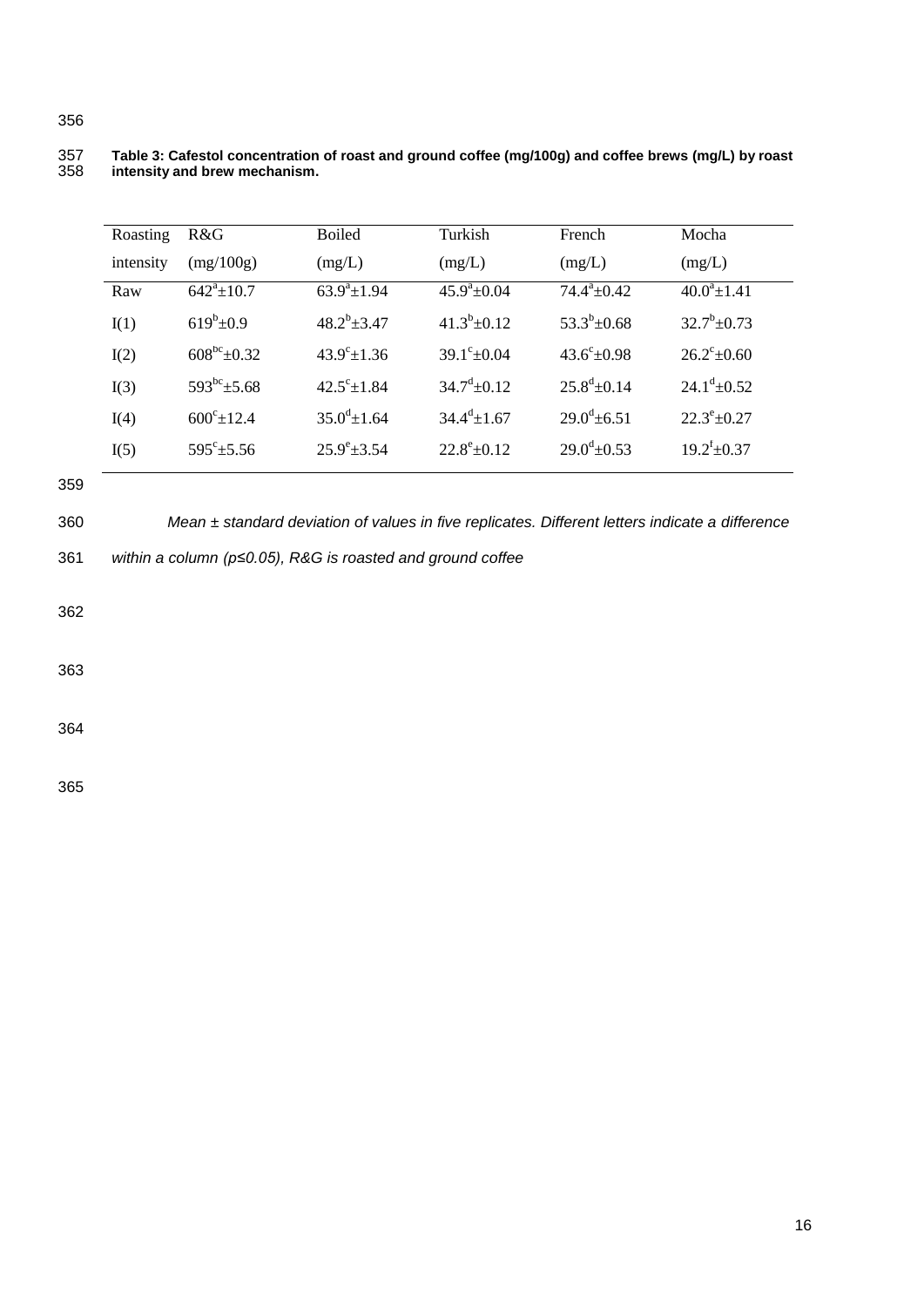## <span id="page-16-0"></span>367 **Table 4: Cafestol concentration (mg/cup) by roast intensity and brew mechanism.**

368

| Roasting<br>Turkish<br>French<br><b>Boiled</b><br>Mocha<br>(mg/cup)<br>(mg/cup)<br>intensity<br>(mg/cup)<br>(mg/cup)<br>$2.8^a \pm 0.00$<br>$11.9^a \pm 0.07$<br>$10.2^a \pm 0.31$<br>$2.4^a \pm 0.08$<br>Raw<br>$2.0^b$ +0.04<br>$8.5^b \pm 0.01$<br>$2.5^b \pm 0.01$<br>$7.7^b \pm 0.56$<br>I(1)<br>$7.0^{\circ}$ +0.22<br>$2.3^{\circ}$ ±0.00<br>$7.0^{\circ}$ ± 0.16<br>$1.6^{\circ} \pm 0.04$ 372<br>I(2)<br>$1.4^d \pm 0.03$<br>$4.1^{\rm d}$ + 0.00<br>$2.1^{\text{d}} \pm 0.01$<br>$6.8^{\circ}$ ± 0.29<br>I(3)<br>$5.6^{\text{d}} \pm 0.26$<br>$2.1^{\text{d}} + 0.10$<br>$4.6^{\rm d}$ + 1.04<br>$1.3^{\circ}$ ±0.02 373<br>I(4) | 369 |
|--------------------------------------------------------------------------------------------------------------------------------------------------------------------------------------------------------------------------------------------------------------------------------------------------------------------------------------------------------------------------------------------------------------------------------------------------------------------------------------------------------------------------------------------------------------------------------------------------------------------------------------------|-----|
|                                                                                                                                                                                                                                                                                                                                                                                                                                                                                                                                                                                                                                            | 370 |
|                                                                                                                                                                                                                                                                                                                                                                                                                                                                                                                                                                                                                                            |     |
|                                                                                                                                                                                                                                                                                                                                                                                                                                                                                                                                                                                                                                            | 371 |
|                                                                                                                                                                                                                                                                                                                                                                                                                                                                                                                                                                                                                                            |     |
|                                                                                                                                                                                                                                                                                                                                                                                                                                                                                                                                                                                                                                            |     |
|                                                                                                                                                                                                                                                                                                                                                                                                                                                                                                                                                                                                                                            |     |
|                                                                                                                                                                                                                                                                                                                                                                                                                                                                                                                                                                                                                                            |     |
| $1.1^{\text{f}}\pm 0.02$<br>$4.6^{\rm d}$ + 0.08<br>$4.1^{\circ}$ ±0.56<br>$1.4^{\rm e}{\pm}0.01$<br>I(5)                                                                                                                                                                                                                                                                                                                                                                                                                                                                                                                                  |     |

374

375 *Mean ± standard deviation of values in five replicates. Different letters indicate a difference within a* 

376 *column (p≤0.05) on a cup basis, cup size for each preparation: Boiled (160mL), Turkish (60mL),* 

377 *French (160mL), Mocha (60mL).*

378